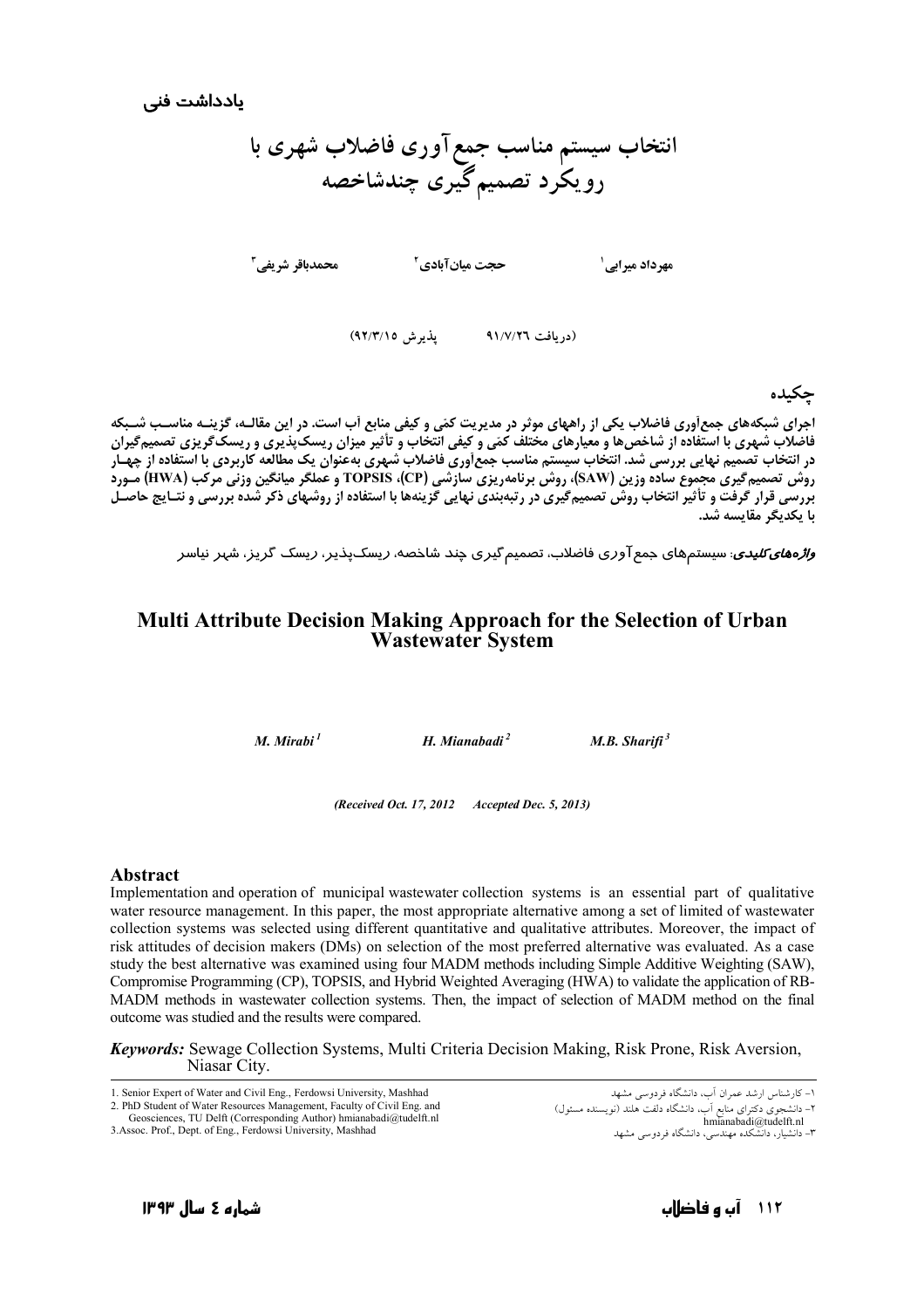۱ – مقدمه

مدیریت و برنامه ریـزی طـرحهـای فاضـلاب بـا زنـدگی اجتمـاعی و اقتصادي جوامع ارتباط مستقيم پيداكرده است و هر نـوع تصـميمگيـري در مـورد مـديريت فاضـلاب در شـهرها و كـلانشـهرهاّ، داراي تبعـات اجتماعی، اقتصادی و سیاسی خواهد بود. بـدیهی اسـت در نظـر نگـرفتن هر يك از اين ابعـاد و تبعـات آن در يـك طـرح مـديريت فاضـلاب، ممكن است سبب عدم موفقيت آن طرح در دراز مدت شود. لذا اسـتفاده از روشهای تصـمیمگیـری چنـدمعیاره' بـرای در نظـر گـرفتن معیارهـا و شاخصهای دخیل در فرایند تصمیمگیری، امری ضروری است.

مطالعـات صـورت گرفتـه در زمينـه مـديريت و برنامـهريـزي شبکههای فاضلاب بهکمک روشهای تصمیمگیری چند شاخصه ۲ بسیار محدود است. آلیناس و همکاران رویکرد دانش بنیان بهمنظور حمایت از تصمیمگیری در انتخاب سیستمهای فاضلاب شهری را توسـعه دادنـد [۱]. خدابخشــي و جعفـري در سـال ۱۳۸۹ اثـرات محسیط زیستبی طـرحهـای منـابع آب را بــا اســتفاده از روش Electre\_III بررسی کردند [۲]. کریمی و همکاران در سال ۱۳۸۸ بـراي انتخـاب بهتـرين فراينـد بـيهـوازي فاضـلاب در شـهركهاي صنعتی از روش فرایند سلسله مراتبی ّ استفاده کردند[۳]. گومز لوپز و همکـاران در سـال ۲۰۰۹ از روش TOPSIS در شـهر کارتاژنــا ٔ اسپانیا برای انتخاب روش مناسب از بین شش گزینـه موجـود بـرای ضد عفونی قبل از استفاده مجدد از فاضلاب تصـفیه شـده، بهـره گرفتنـد  $\lceil \mathfrak{f} \rceil$ 

نقطـه ضـعف مهـم مطالعـات صـورت گرفتـه آن اسـت كـه بسـیاری از ایـن مطالعـات، میـزان ریسـک تصـمیمگیـران را در فراینـد تصـمیمگیـري در نظـر نگرفتـهانـد. هـدف از ايـن مطالعـه، معرفــی بررســی کــاربرد روشــهای تصــمیمگیــری چندشاخصــه مبتنسی بسر ریسسک(RB-MADM) در انتخـاب گزینسه برتسر اجسراي شــبكه جمــع آوري فاضـــلاب بــود. در ايـــن مطالعـــه، گزینـههـای مناسـب بـرای اجـرای یـک شـبکه فاضـلاب شـهری بـا استفاده از شـاخص هـا و معیارهــای مختلــف کمّــی و کیفــی رتبــهبنــدي و انتخــاب شــدند و تــأثير ميــزان ريســكپــذيري و ریســکگریـزی تصـمیمگیـران در انتخـاب تصـمیم نهـایی بررسـی شید. نیو آوری ایین مطالعیه نسبت بیه سیایر مطالعیات صیورت گرفتـــه، در نظـــر گـــرفتن ميـــزان ريســـک تصـــميمگيـــران و تأثیرگـذاران در فراینـد تصـمیمگیـري و تحلیـل حساسـیت نتـایج نهایی نسبت به میزان ریسک تصمیمگیران بود.

<sup>1</sup> Multi Criteria Decision Making (MCDM)

۲- تصمیمگیری چندشاخصه

مدلهای مختلف MADM بهصورت ماتریس تصمیمگیری فرموله می شوند که این ماتریس از m گزینهٔ از قبل معلوم و n شاخص یا مشخصه برای سنجش مطلوبیت هر گزینه و عناصر ry که بیـانگر مقـادیر خاص از شاخص jام براي گزينهiام است، تشكيل شـده است. فراينـد .<br>تصمیمگیری چندشاخصه شامل چهار مرحله اساسی شناسایی و ارزیـابی. وزندهي، انتخاب و آناليز حساسيت است [۵].

براي انتخاب بهترين گزينه /گزينهها از بين يک مجموعه گزينـه، روشهای متعددی وجود دارد. در این مطالعه، برای بررسی و مقایسـه نتـايج حاصـل از روشـهاي مختلـف، از روشـهاي TOPSIS .CP و عملگر میانگین وزنی مرکب (HWA) استفاده شد. بهدلیل وجود عـدم قطعیت در مراحل مختلف تصمیمگیری چند شاخصه، لازم است که قبـل از انتخاب گزینه نهایی، آنالیز حساسیت بـر روی میـزان ریسـک پــذیری تصمیمگیران و همچنین روش انتخاب شده صورت گیرد.

# ۳- روشهای مختلف تصمیمگیری چندشاخصه  $SAW$  - روش

این روش یکی از قدیمیترین روشهای MADM است. در این روش، مقادیر ارزیابی شده باید"بی مقیاس" شوند تا بتوان نتایج آنها را با یکدیگر مقایسه نمود.

$$
FW_{1}(x) = \sum_{i=1}^{n} w_{i} x_{i}
$$
\n
$$
x_{i} \quad x_{j} \quad \text{and} \quad w_{i} \quad w_{j}
$$
\n
$$
x_{i} \quad y_{j} \quad w_{i} \quad w_{j}
$$

 $CP$ روش CP این روش جـزء روشـهای زیرگـروه سازشـی اسـت کـه بـه روشـهای فاصلهمحور معروف هستند. در این روش، گزینه برتر گزینهای است كه كمترين فاصـله را از گزينـه ايـدهآل داشـته باشـد، بـراي سـنجش نزديكي يک راه حل موجود نسبت بـه راه حـل ايـدهآل، مـيتـوان از

رابطه زیر استفاده کرد

Minimize: 
$$
L_p(x) = \left\{ \sum_{i=1}^{1} \gamma_i^p \left[ \frac{f_i^* - f_i(x)}{f_i^* - f_{*i}} \right]^p \right\}^{\frac{1}{p}}
$$
 (7)

يبانگر مقدار ايدهآل شـاخص i، (i = 1,2,..., l) بيانگر K: (i = 1,2,..., l) مقدار ارزش گزینه x بهازاء شـاخص i و P عـددي اسـت كـه بيـانگر اهمیت ماکسیمم انحراف از مقدار نقطه ایده آل است. هر گزینهای که دارای کمتـرین مقـدار P-L باشـد. بـهعنـوان گزینـه برتـر انتخـاب می شود [۶].

<sup>&</sup>lt;sup>2</sup>Multi Attribute Decision Making (MADM)

<sup>&</sup>lt;sup>3</sup> Analytic Hierarchy Process (AHP)

 $4$  Cartagena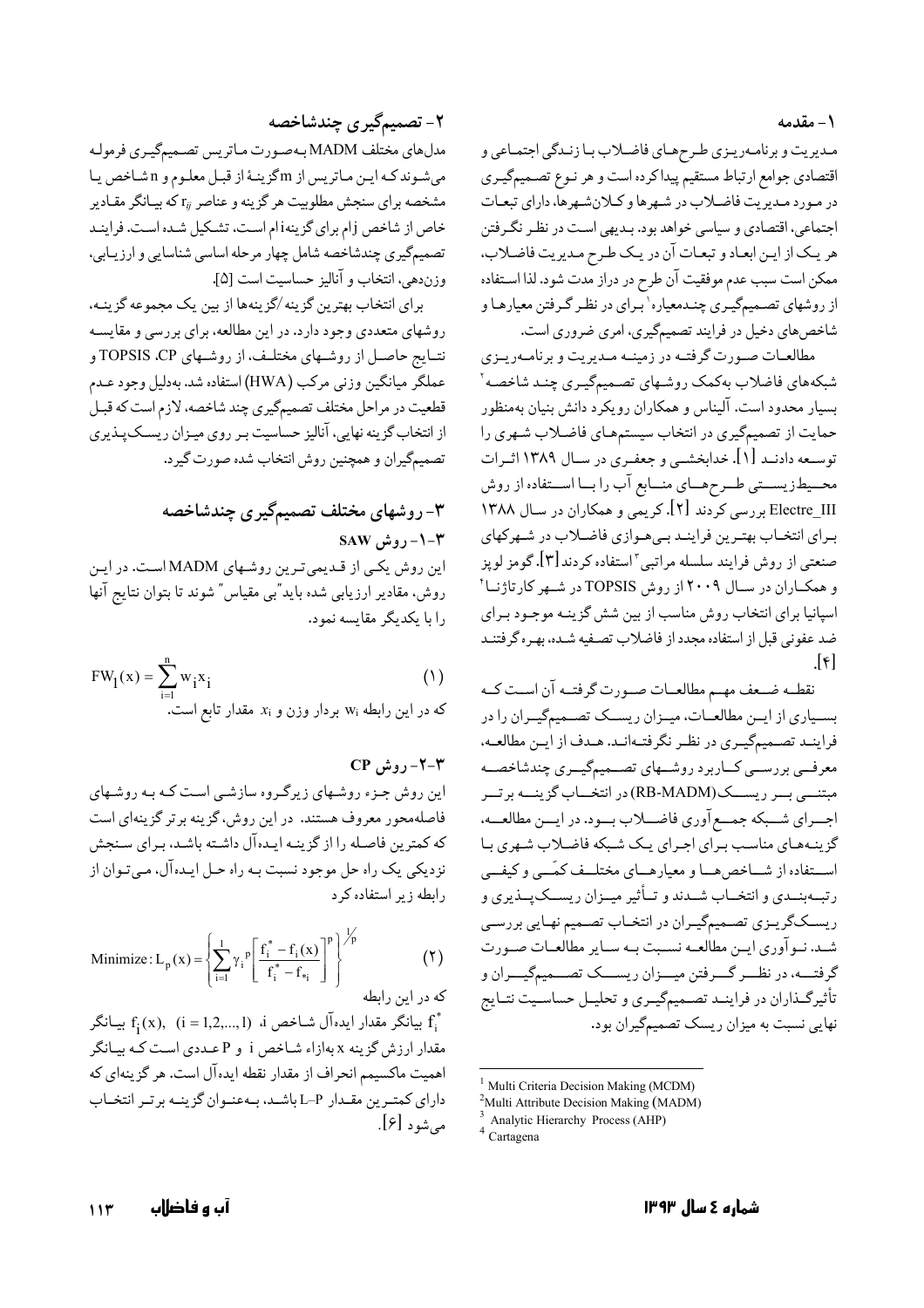۳-۳-روش TOPSIS در این روش علاوه بر درنظر گرفتن فاصله یک گزینـه A<sub>i</sub> از نقطـه ايده آل، فاصله آن از نقطه ضد ايـده آل هـم در نظـر گرفتـه مـىشـود. يعني گزينه انتخابي بايد داراي كمترين فاصله از ايـدهآل بـوده و در عـین حـال دارای دورتـرین فاصـله از ضـد ایـدهآل باشـد. روش TOPSIS تنها زماني قابل استفاده است كه مقدار ارزش شاخصها و وزن نسبي آنها بهصورت مقادير عددي قطعي قابل بيان باشند [٧]. الگوریتم حل مسئله به این صورت است که ابتدا پـس از بـیمقیـاس

$$
A^{+} = \{(max V_{ij} | j \in J), (min V_{ij} | j \in J') | i = 1, 2, ..., m\} = \{V_{1}^{+}, V_{2}^{+}, ..., V_{n}^{+}\} \qquad \begin{cases} J = \{j = 1, 2, ..., n | j \in BENEFIT \} \\ J' = \{j = 1, 2, ..., n | j \in BENEFIT \} \end{cases}
$$
  

$$
A^{-} = \{(min V_{ij} | j \in J), (max V_{ij} | j \in J') | i = 1, 2, ..., m\} = \{V_{1}^{-}, V_{2}^{-}, ..., V_{n}^{-}\} \qquad \begin{cases} J = \{j = 1, 2, ..., n | j \in BENEFIT \} \\ J' = \{j = 1, 2, ..., n | j \in COST \} \end{cases}
$$
 (5)

یس از آن محاسبه نزدیکی نسببی  $\rm A_i$  به راه حـل ایـدهآل بـهصـورت رابطه ۵ تعریف می شود

$$
c1_{i}^{+} = \frac{d_{i}^{-}}{d_{i}^{-} + d_{i}^{+}}
$$
 (2)

که در آن  $\mathrm{d^+_i}$  و  $\mathrm{d^-_i}$  اندازه جدایی بوده و از روابط ۶ و ۷ محاسبه مي شوند:

$$
\mathbf{d}_{i}^{+} = \left\{ \sum_{i=1}^{n} (\mathbf{v}_{ij} - \mathbf{v}_{j}^{+})^{2} \right\}^{0.5}; i = 1, 2, ..., n \tag{\mathcal{F}}
$$

$$
d_i^- = \left\{ \sum_{i=1}^n (v_{ij} - v_j^-)^2 \right\}^{0.5}; i = 1, 2, ..., n
$$
 (Y)

۴-۳- عملگر میانگینگیری وزنی مرکب ٰ

عملگر OWA<sup>۲</sup> تنها مقدار و رتبهبندي متغيرها را وزندهي ميكند و از اهميت وزن شاخص ها صرفنظر مي كند. عملگـر SAW وزندهـي خود را تنها بر اساس اهمیت شاخصها انجام مهیدهد و از اهمیت مقادیر متغیرها صرفنظر میکند. برای حل ایــن مسـئله، ژو و دا یـک عملگر میانگینگیری وزن دهی مرکب معرفی کردهاند که هم اهمیت متغیرها و هم مقدار آنها را در وزن دهی آنها در نظـر مـی٤گـِـرد [۹]. عملگر HWA بهصورت رابطه ۸ تعریف می شود:

$$
HWA_{V,W}(a_1, a_2, \dots a_n) = \sum_{j=1}^n v_j.b_j
$$
 (A)  
 
$$
\omega
$$

$$
^{1}_{2}
$$
 Hybrid Weighted Average (HWA)

صفر است،  $N_D$  ماتریس تصمیم و V ماتریس بی مقیاس وزنی است [۸]. سپس راه حلهای ایـدهآل مثبـت و منفـی بـر اسـاس رابطـه ۴ محاسبه مي شوند

$$
A^{+} = \{ (\max V_{ij} | j \in J), (\min V_{ij} | j \in J') | i = 1, 2, ..., m \} = \{ V_{1}^{+}, V_{2}^{+}, ..., V_{n}^{+} \}
$$
  

$$
A^{-} = \{ (\min V_{ij} | j \in J), (\max V_{ij} | j \in J') | i = 1, 2, ..., m \} = \{ V_{1}^{-}, V_{2}^{-}, ..., V_{n}^{-} \}
$$

بردار وزن عملگر و  $_{\rm I}$   $_{\rm v}$  است. بـردار وزن  $_{\rm V}$  هماننـد  $_{\rm V}$ بردار وزن عملگر OWA بهدست میآیـد. .j.b امـین مقـدار بـزرگ مجموعه مرتب شـده صـعودي بـه نزولـي مجموعـه  $a_{\rm i}$  ا ${\rm nw}_{\rm i}$  اسـت. بسد ۱، ۲۰ بسوده و(۱، ۱۰۰۰، ۱۰ ۲) , <sub>w i</sub> = 1 , (i=۲۰۱ بسوده و(۱۰۰۰، ۱۰۰۰ ب تعادل است که نقش یک متعادل کننده را بازی مےکند. در یک تصمیمگیری چندشاخصه، اگـر تصـمیمگیـر نظـرات خـود را درباره S گزینه باتوجه به n شاخص، به صورت  $\rm r_{ij}$ ارائه دهـد، ارزش نهایی هر گزینـه بـهوسـیله عملگـر HWA بـهصـورت زیـر محاسـبه مے شو د:  $(9)$  $r_i$  = HWA<sub>y w</sub>  $(r_{i1}, r_{i2},..., r_{in})$ , i = 1,2,..., s, j = 1,2,..., n

که در روابط بالا  
\n
$$
\mathbf{u}_{j} = \begin{cases}\n\mathbf{u}_{j} = \begin{cases}\n\mathbf{u}_{j} = \mathbf{u}_{j} \\
\mathbf{v}_{j} = \mathbf{u}_{j} \\
\mathbf{v}_{j} = \mathbf{v}_{j} \\
\mathbf{v}_{j} = \mathbf{v}_{j} \\
\mathbf{v}_{j} = \mathbf{v}_{j} \\
\mathbf{v}_{j} = \mathbf{v}_{j} \\
\mathbf{v}_{j} = \mathbf{v}_{j} \\
\mathbf{v}_{j} = \mathbf{v}_{j} \\
\mathbf{v}_{j} = \mathbf{v}_{j} \\
\mathbf{v}_{j} = \mathbf{v}_{j} \\
\mathbf{v}_{j} = \mathbf{v}_{j} \\
\mathbf{v}_{j} = \mathbf{v}_{j} \\
\mathbf{v}_{j} = \mathbf{v}_{j} \\
\mathbf{v}_{j} = \mathbf{v}_{j} \\
\mathbf{v}_{j} = \mathbf{v}_{j} \\
\mathbf{v}_{j} = \mathbf{v}_{j} \\
\mathbf{v}_{j} = \mathbf{v}_{j} \\
\mathbf{v}_{j} = \mathbf{v}_{j} \\
\mathbf{v}_{j} = \mathbf{v}_{j} \\
\mathbf{v}_{j} = \mathbf{v}_{j} \\
\mathbf{v}_{j} = \mathbf{v}_{j} \\
\mathbf{v}_{j} = \mathbf{v}_{j} \\
\mathbf{v}_{j} = \mathbf{v}_{j} \\
\mathbf{v}_{j} = \mathbf{v}_{j} \\
\mathbf{v}_{j} = \mathbf{v}_{j} \\
\mathbf{v}_{j} = \mathbf{v}_{j} \\
\mathbf{v}_{j} = \mathbf{v}_{j} \\
\mathbf{v}_{j} = \mathbf{v}_{j} \\
\mathbf{v}_{j} = \mathbf{v}_{j} \\
\mathbf{v}_{j} = \mathbf{v}_{j} \\
\mathbf{v}_{j} = \mathbf{v}_{j} \\
\mathbf{v}_{j} = \mathbf{v}_{j} \\
\mathbf{v}_{j} = \mathbf{v}_{j} \\
\mathbf{v}_{j} = \mathbf{v}_{j} \\
\mathbf{v}_{j} = \mathbf{v}_{j} \\
\mathbf{v}_{j} = \mathbf{v}_{j} \\
\mathbf{v}_{j} = \mathbf{v}_{j} \\
\mathbf{v}_{j} = \mathbf{v}_{j} \\
\mathbf{v}_{j} = \mathbf{v}_{j} \\
\mathbf{v}_{j} = \mathbf{v}_{j
$$

استفاده شد. در این روش که توسط یاگر پیشـنهاد شـده اسـت، بـرای محاسبه بردار وزن از کمیتسنجهای زبانی استفاده شده که از رابطه زیر محاسبه می شود [۱۰ و ۱۱]:

$$
w_{i} = Q(\frac{i}{n}) - Q(\frac{i-1}{n}), i = 1, 2, ..., n
$$
\n(1 · )

شمارہ 2 سال ۱۳۹۳

 $2$  Ordered Weighted Averaging (OWA)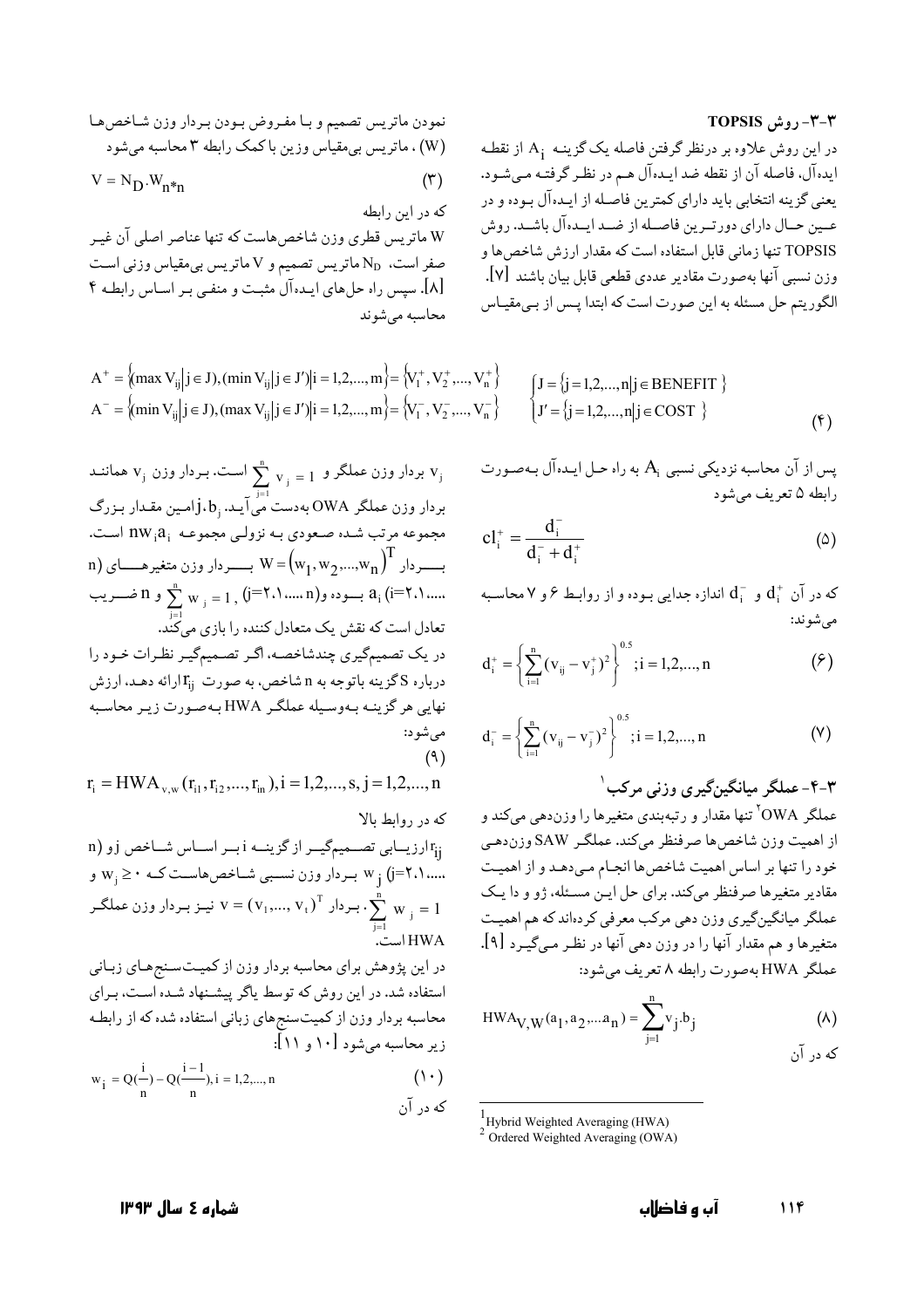i شمارنده شاخص و n تعداد کـل شـاخصهـا و Q يـک کميـتسـنج زبانی است. تابع عضویت، یک کمیتسنج زبـانی اسـت کـه مفهـوم اکثریت فازی را منعکس نموده و بـرای محاسـبه بـردار وزن عملگـر تجمیعی استفاده میشود. برای محاسبه تابع کمیتسنج Q میتوان از رابطه اکیداً یکنوای  $\alpha$  (r) = r (۲) که دارای کاربرد زیـادی در محاسـبه تابع عضویت یک کمیتسنج است نیـز بهـره گرفـت. لازم بـه ذکـر است که تابع Q رابطه بسیار نزدیکی با مقدار خوشبینی دارد:

orness(w) = 
$$
\int_{0}^{1} Q(r) dr = \int_{0}^{1} r^{\alpha} dr = \frac{1}{\alpha + 1}
$$
 (11)

 $\alpha$  کــه در آن درجــه oRness بيــانگر ميــزان خــوش بينـــي و درجهخوشبینی است. اگر 1 $\alpha>1$  باشد 0.5 × orness(w) خواهد شـد که بیانگر بدبینی و یا ریسکگریزی تصمیمگیر است. اگر  $\alpha$  = 1 در نظر گرفته شود، orness(w) = 0.5 خواهد شد که معرف تصـمیمگیـر خنثـي اسـت و بـه ازاي orness(w) > 0.5 . a < 1 خنثـي اسـت و بـه ازاي 0.5 . a < معرف تصمیمگیر خوش بین و یا ریسکپذیر است [۱۲].

۴- روشهای جمع آوری فاضلاب

روشهای جمع آوری فاضلاب را میتوان در دو قالب سنتی و نـوین بررسی کرد. شیوه سنتی یا روش متداول، روشـی اسـت کـه بـهطـور ثقلبي، آب مصرف شده را جمع آوري و به تصفيهخانه منتقل مـيكنـد. که خـود بـه دو روش کانـالهـاي جـدا از هـم و روش درهـم تقسـيم میشود. روشهای نـوین یـا غیـر متعـارف در منـاطقی کـه روشـهای متعارف غير اجرايي و پر هزينه هستند، جـايگزين مـيشـونداز جملـه روشهای غیر متعارف جمع آوری فاضلاب میتوان به مـوارد زیـر اشـاره نمود [١٣-١٥]: ١- سيتينك تانك با خروجي ثقلبي STEG يا 'SDGS، ۲- سپتیک تانک بـا خروجـي تحـت فشـار "STEP، ۳-شبکه تحت فشار با پمـپهـاي خردکننـده GP ْ A-شـبکه مکشـي <sup>۵</sup> VSS. ۵- شبکه ساده جمع آوري فاضلاب ً.

### ۵- مطالعه موردی

بهمنظور بررسي كاربرد وكارايي روشهاى ارائه شده و لـزوم اسـتفاده از روشهاي MADM در مديريت بههم پيوسته فاضلاب، پروژه مديريت فاضلاب شهر نياسر بهعنوان مطالعه موردي در نظر گرفتـه شد. شهر نیاسر مرکز بخش نیاسر از توابع شهرستان کاشـان و اسـتان اصفهان است و در فاصله ٢۴ كيلـومتري شـمال غربـي شـهر كاشـان قرار دارد. در طرح هادي شهر نياسر جمعيت شهر كه خـود شـامل دو

بخش جمعیت بومی و گردشگر است با دوره طرح ۲۵ سال تـا سـال ۱۴۱۲ در نظر گرفتـه شـده اسـت. همچنـین بـا توجـه بـه مطالعـات مربوط به سرانه تولید فاضلاب این شهر؛ اجرای شبکه فاضلاب در این شهر امری ضروری به نظر میرسد [۱۶]. اما در مناطقی از شـهر نیاسر با توجه به سنگی بـودن زمـین، امکـان اجـراي شـبکه متعـارف فاضلاب وجمود نمدارد. از ايمن رو، چهمار گزينمه مختلمف شبكه جمع آوري فاضلاب بهصورت روشـهاي غيـر متعـارف و تلفيقـي از متعاَّرف-غير متعارف بررسي و از بين آنها بهتـرين گزينـه انتخـاب شد. در گزینههای اول و سوم بهترتیب از روشـهای STEG و شـبکه ساده برای جمع آوری کل فاضلاب شهر استفاده شده و در گزینههای دوم و چهـارم نيـز بـهصـورت تلفيقـي بـهترتيـب از روش STEP و مکشی در مناطقی که زمین آنها کـاملاً سـنگی باشـد اسـتفاده شـده است [۱۳]. با توجه بـه نقطـه نظـرات مقامـات اسـتاني و مطالعـات صورت گرفته توسط شرکت آب و فاضلاب کاشان در مـورد شـبکه جمع آوري و انتقـال فاضـلاب شـهر نياسـر، نـه شـاخص از ميـان شـاخصهـاي مطـرح شـده در نظـر گرفتـه شـدكـه عبـارت|نـد از: شاخص های اقتصادی، سهولت بهرهبرداری، سهولت اجـراء، مصـرف انرژی، زمان اجراء، اثرات زیست محیطی، سازگاری نوع سیستم با فرهنگ عمومي، امكانات ساخت داخل و انعطاف پذيري. وزن نسبي و درجه اهمیت آنها نیز که توسط مهندسین مشاور طرح و تحقیقـات آب و فاضلاب اصفهان محاسبه گردیده در جدول ۱ ارائه شده است [۱۶]. همچنـین ارزیـابی چهـار گزینـه معرفـی شـده در برابـر ایـن شاخص ها نیز در جدول ١ ارائه شده است، كه اين ارزيابي ها بهصورت کیفی بوده و تنها در مورد شاخص هزینـه بـهصـورت کمّـی ارزيابي شده است.

در این ماتریس با توجـه بـه تغییراتـی کـه در طـول زمـان در شـاخص اقتصادی ایجاد میشود، از مقادیر نرمال شـده اسـتفاده شـد. لازم بـه ذكـر است که در گذشته، رتبهبندي گزينههـا توسـط رازي و همکـاران و تنهـا بـا استفاده از روش SAW صورت گرفته بود [۱۳].

### ۶- روش تحقیق

نتايج مربوط بـه روشـهاي SAWو CPوTOPSIS در جـدول ٢ نشـان داده شده است. در روش CP مقادیر گزینهها به ازاء ۱٬۲٬۳٬۱۰٬۱۰۰ محاسبه شده است و در ایـن روش، گزینـهای مناسـبتر اسـت کـه مقـدار كمترى را به خود اختصاص داده باشد.

## ۰-۶-روش HWA

 $\alpha \succ 0$  برای محاسبه وزن عملگر  $HWA$ از رابطـه  $Q(r) = r^{\alpha}$  کـه استفــاده شــد. بــراي بـررســي ميــزان تـأثيـر ريسـكپـــذيري و

Septic Tank Effluent Gravity (STEG)<br>Small Diameter Gravity Sewers (SDGS)<br>Septic Tank Effluent Pressure (STEP)

Pressure Sewers With Grinder Pumps

Vacuum Sewerage System (VSS)

<sup>&</sup>lt;sup>6</sup> Simplified Sewerage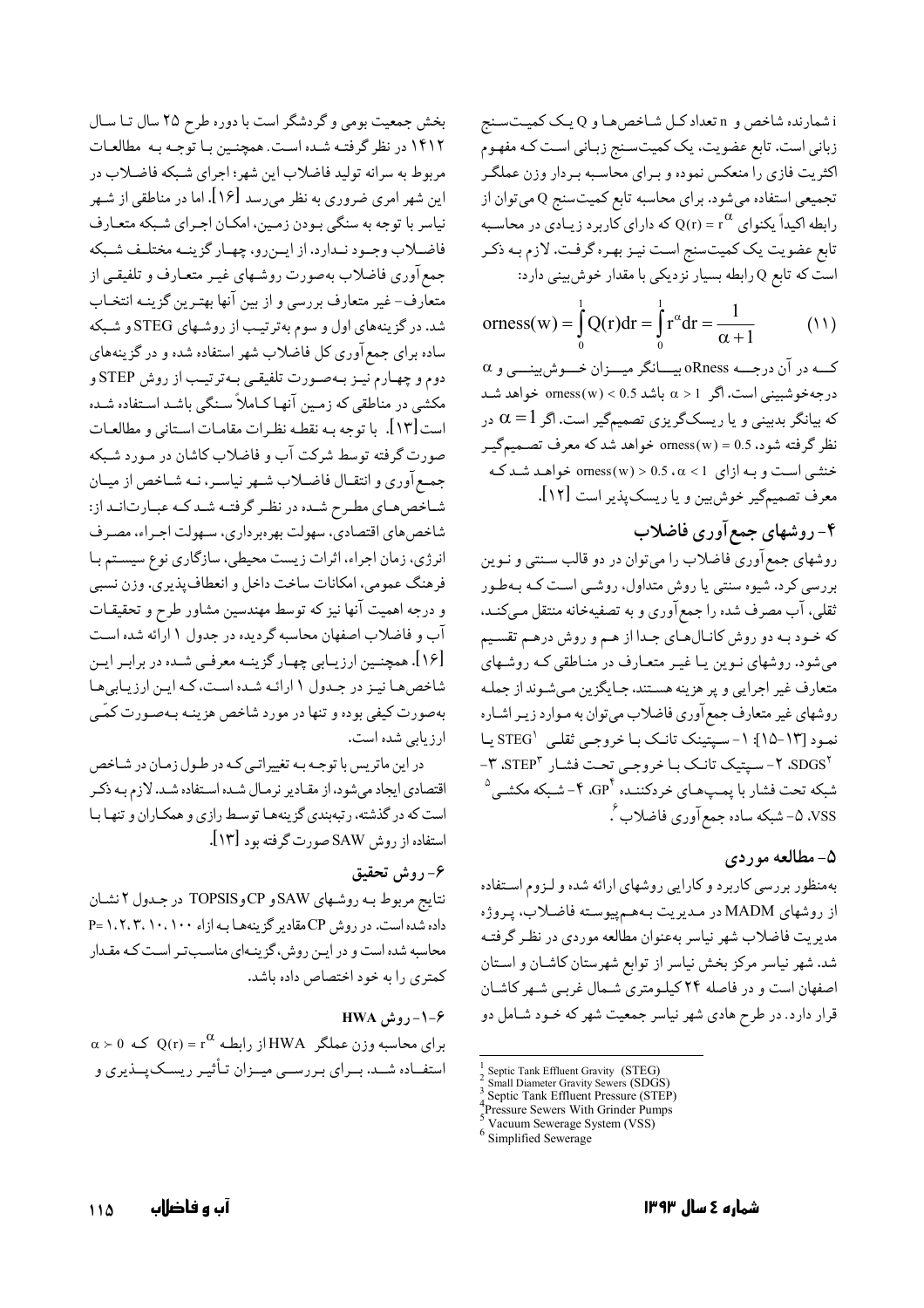| انعطاف<br>پذیری | امكانات<br>ساخت<br>داخل | سازگاری<br>نوع سيستم<br>با فرهنگ<br>عمومىجامعه | اثر ات<br>زيست<br>محيطى | زمان اجرا | مصر ف<br>انرژی | سهولت<br>اجرا | سهولت بهره<br>بر داری | اقتصادي         | شاخصها       |
|-----------------|-------------------------|------------------------------------------------|-------------------------|-----------|----------------|---------------|-----------------------|-----------------|--------------|
| ۴               | ç                       | ۵                                              |                         | ۴         | ۵              | ١.            |                       |                 | اهميت شاخصها |
|                 | $\vee$                  | $\ddot{\phantom{1}}$                           | ۴                       | ۴         |                | ٣             |                       | $\cdot/\cdot$ ۴ | گزينه اول    |
| ₩               | ۳                       | ۵                                              | ۶                       | ۵         | ۵              | ۶             | ۴                     | $\cdot$ /۲۱۹    | گزينه دوم    |
| ٨               | ۱۰                      | ۴                                              | ٣                       | $\lambda$ | ٨              | ٧             | ٣                     | $\cdot$ /۴۶۷    | گزينه سوم    |
| v               |                         | ۲                                              | ٨                       | ١٠        | ٧              | ۱۰            | v                     | $\cdot$ /۲۱۰    | گزينه چهارم  |

جدول ١- درجه اهميت شاخص ها و ماتريس تصميم [١٣]

|  |  |  |  |  |  |  | جدول ۲- مقادیر عددی گزینهها با روشهای HWA .TOPSIS .CP .SAW با درجات ریسکپذیری مختلف [۱۳] |
|--|--|--|--|--|--|--|------------------------------------------------------------------------------------------|
|--|--|--|--|--|--|--|------------------------------------------------------------------------------------------|

|                     |                         |                 |                      |                                                 |               |                                 | <b>HWA</b>                                                                    |                                |                  |               |                                                                        |          |
|---------------------|-------------------------|-----------------|----------------------|-------------------------------------------------|---------------|---------------------------------|-------------------------------------------------------------------------------|--------------------------------|------------------|---------------|------------------------------------------------------------------------|----------|
|                     |                         |                 |                      |                                                 |               |                                 | ريسكگريز                                                                      |                                | ريسکپذير<br>خنثى |               |                                                                        | $\alpha$ |
| $P=10$              | $P=10$                  | $P=3$           | $P=2$                | $P=1$                                           | <b>Topsis</b> | <b>SAW</b>                      | $\mathbf{1}$ $\mathbf{1}$ $\mathbf{1}$ $\mathbf{1}$ $\mathbf{1}$ $\mathbf{1}$ |                                |                  |               | $\cdot/\Delta$ $\cdot/\Delta$                                          |          |
|                     | $\cdot$ /۳۹             | Y'YY            | $\frac{1}{\sqrt{2}}$ | ۲۲/۸۵                                           | $\cdot$ /۳۱   | 11/YY                           |                                                                               | $\cdot$ / $\cdot$ 0 \/ $\cdot$ | 1/T1             |               | $\frac{1}{9}$ $\frac{1}{9}$ $\frac{1}{9}$ $\frac{1}{9}$ $\frac{1}{19}$ |          |
| $\Delta$ / $\gamma$ | 9/19                    | 9/11            | $17/\lambda$         | $\mathsf{r} \mathsf{v} / \mathsf{r} \mathsf{r}$ | $\cdot$ /۳۶   | $17/47$ $\cdot$ /91 $1/\cdot$ 6 |                                                                               |                                | 1/f1             | 1/Y           | $Y/1V$ A2                                                              |          |
| ٨                   | $\lambda/\cdot \lambda$ | 9/99            | $11/\lambda$ ۶       | $Y\Delta/\cdot Y$                               | $\cdot$ / ۵۷  | 1V/7T                           | $1/\cdot 7$ $1/F$ .                                                           |                                | 1/91             | ۲/۶۱          | $\frac{1}{2} \sqrt{9}$ A3                                              |          |
|                     | 9/19                    | $V/\tilde{r}$ . | $\lambda/\lambda$ ۳  | 1Y/F9                                           | .708          | 1V/Y                            | $\cdot$ / $\circ$ $\circ$                                                     | 1/79                           | 1/91             | $\frac{1}{2}$ | $\mathbf{r}/\Delta\mathbf{r}$                                          | - A4     |



شكل ١- رتبهبندي مختلف گزينهها با استفاده از روشهاى مختلف تصميمگيري چندشاخصه

۸- نتيجهگير ي

در این مقاله، ضرورت در نظر گرفتن شاخصهای فرهنگی، اجتمـاعی و جغرافیـایی بـههمـراه محـدودیتهای اقتصـادی در طـرحهـای مـدیریت فاضلاب مطرح و بررسی شد. کارایی و کاربرد روشهای تصمیمگیری چند شاخصه طرح مدیریت فاضلاب شهری شهر نیاسر کاشان، بهعنـوان یک مطالعه موردی، بررسی شـد و هـدف آن انتخـاب بهتـرین گزینـه از بین گزینههای موجود، برای جمع آوری فاضلاب بود. به این منظور از چهار روش تصمیمگیری چندشاخصه: TOPSIS ،CP ،SAW و HWA برای انتخاب بهترین گزینه از بین گزینههای موجود با توجـه به شاخصهای مختلف استفاده و نتایج آنها با یکدیگر مقایسـه شـد. بررسي نتايج اين روشها در حالات مختلف و انجام آناليز حساسـيت بـر روى نتـاّيج، نشـان دادكـه گزينـه سـوم (شـبكه تحـت فشـار بـا پمپهاي خردكننده)، گزينه مناسب با توجه به شاخصهاي مختلف

ریسکگریزی تصمیمگیر بـر روی ارزش نهـایی هـر گزینـه، مقـادیر

۰/۵ : ۰/۱ (معرف تصمیمگیـر ریسـکپـذیر) و ۱=0 (معـرف)

تصـمیمگیـر خنثـی) و ۲،۱۰ =0 (معـرف تصـمیمگیـر بـدبین و

ريسكگريز) در نظر گرفته مـي شـود. همچنـين مقـادير عـددي حاصـل

برای گزینههای مختلف با استفاده از ایـن روش در جـدول ٢ ارائـه شـده

نتایج حاصل از روشهای مختلف در شکل ۱ مقایسـه شـدهانـد. همـانطور

که مشخص است نتایج روش TOPSISدر این مثـال خـاص مبتنـی بـر

۷- تفسیرنتایج روشهای مختلف

است.